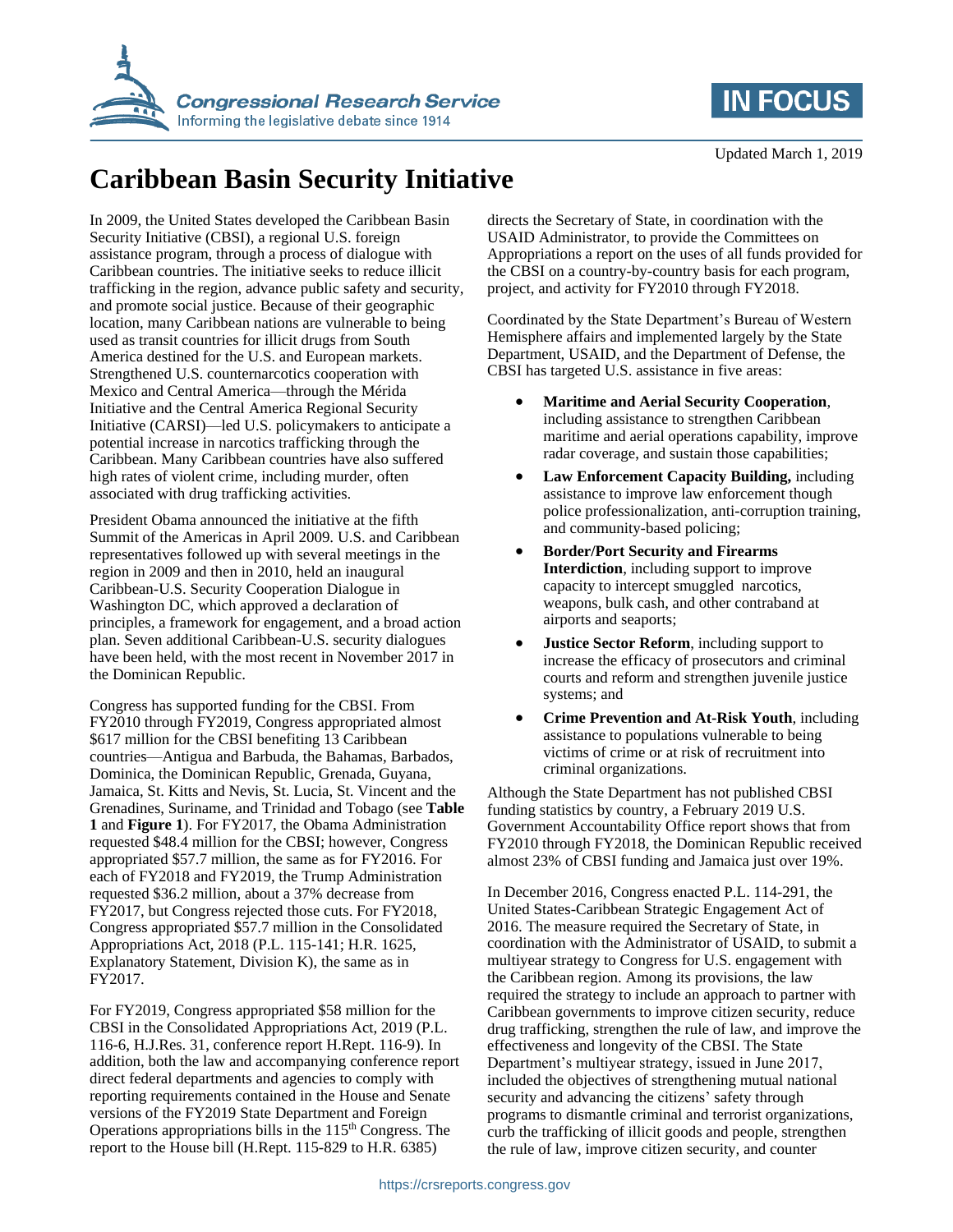vulnerability to terrorist threats—all efforts that have been central to the CBSI.



## <span id="page-1-1"></span>**Figure 1. Caribbean Countries Receiving CBSI Assistance**

**Source:** The Congressional Research Service.

**Notes:** Belize receives assistance under CARSI. Haiti receives security-related U.S. bilateral assistance.

| <b>Fiscal Year</b> | <b>ESF</b> | DA    | <b>INCLE</b> | <b>NADR</b> | <b>FMF</b> | <b>Total</b> |
|--------------------|------------|-------|--------------|-------------|------------|--------------|
| FY2010             | 14.000     | 6.000 | 27.300       |             | 14.500     | 61.800       |
| FY2011             | 17.000     |       | 37.500       | 6.400       | 16.500     | 77.400       |
| FY2012             | 17.000     |       | 30.000       | 2.000       | 15.000     | 64.000       |
| FY2013             | 18.802     |       | 30.000       | 2.000       | 9.494      | 60.296       |
| FY2014             | 29.200     |       | 25.000       | 1.800       | 7.500      | 63.500       |
| FY2015             | 27.000     |       | 25.000       | 1.500       | 5.000      | 58.500       |
| FY2016             | 25.000     |       | 25.221       |             | 7.500      | 57.721       |
| FY2017             | 25.000     |       | 25.200       |             | 7.500      | 57.700       |
| FY2018 (est.)      | 25.000     |       | 25.200       |             | 7.500      | 57.700       |
| FY2019 (est.)      | 25.250     |       | 25.250       |             | 7.500      | 58.000       |
| Total              | 223.252    | 6.000 | 275.671      | 13.700      | 97.994     | 616.617      |

<span id="page-1-0"></span>

|  |  | Table 1. CBSI Funding By Foreign Aid Account, FY2010-FY2019 (U.S. \$millions) |  |
|--|--|-------------------------------------------------------------------------------|--|
|  |  |                                                                               |  |

**Sources:** U.S. Department of State, Congressional Budget Justification for Foreign Operations, Annex: Regional Perspectives, Fiscal Year 2012 to FY2019. Explanatory Statement (Division K) to the Consolidated Appropriations Act, 2018, P.L. 115-141 (H.R. 1625). Conference Report to the Consolidated Appropriations Act, 2019 (H.Rept. 116-9 to P.L. 116-6).

**Notes:** ESF = Economic Support Fund; DA = Development Assistance; INCLE = International Narcotics Control and Law Enforcement; NADR = Nonproliferation, Anti-Terrorism, De-mining and Related Programs; and FMF = Foreign Military Financing.

**Mark P. Sullivan**, Specialist in Latin American Affairs

**IF10789**